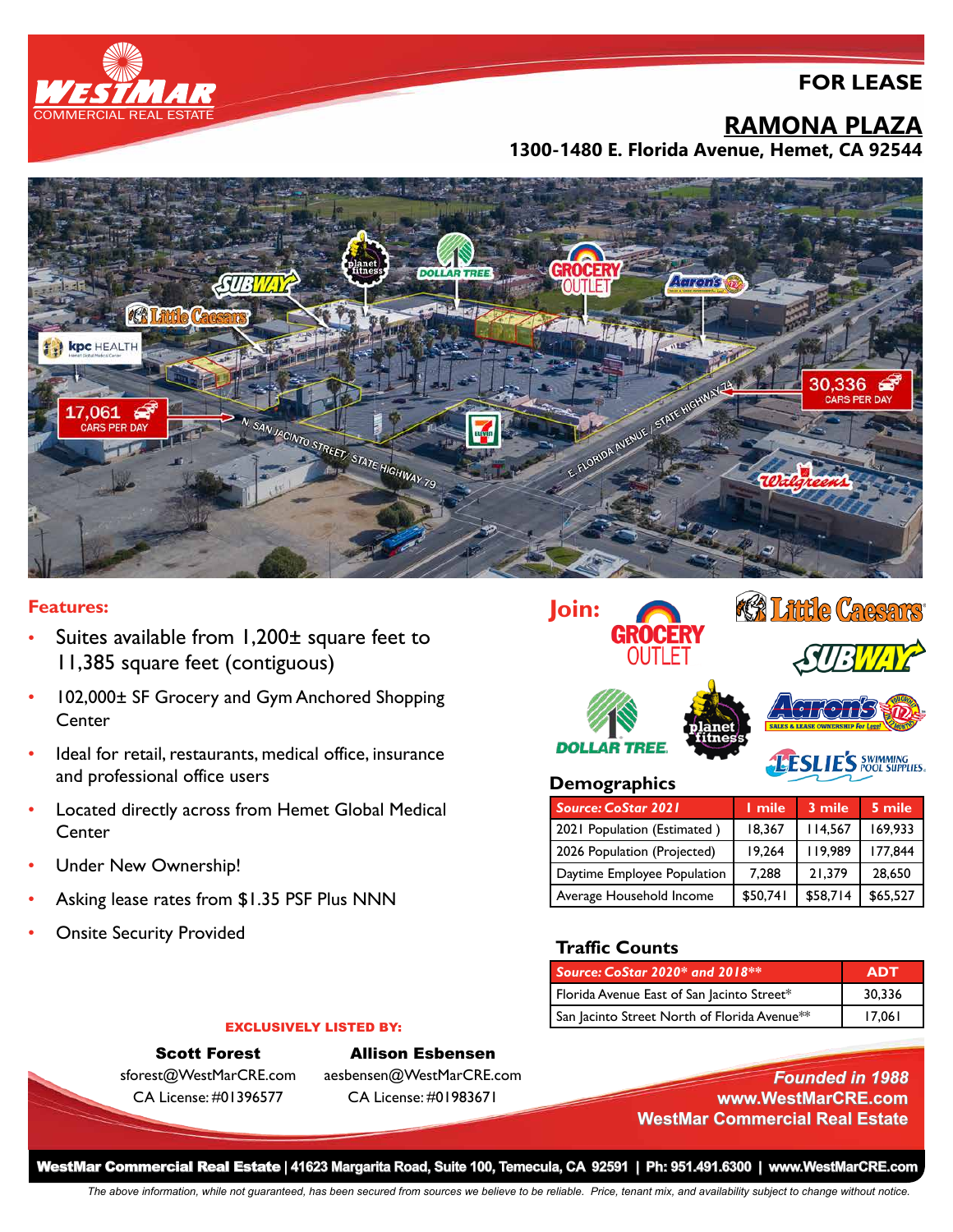## **FOR LEASE: RAMONA PLAZA | 1300-1480 E. FLORIDA AVENUE, HEMET, CA 92544**

17,061

| <b>SUITE</b>  |        | <b>RENT/</b><br><b>PSF</b> | <b>TENANT NAME</b>             |
|---------------|--------|----------------------------|--------------------------------|
| 1300          | 1,200  |                            | Hawatmeh Dental Group          |
| 1308          | 1,200  | \$1.50                     | <b>AVAILABLE</b>               |
| 1312          | 930    |                            | William L. Chappel/Hair Stop   |
| 1320          | 1,500  |                            | Thai & Vietnamese Restaurant   |
| 1336A         | 1,380  |                            | Little Caesar's Pizza          |
| 1336B         | 1,080  |                            | Little Caesar's Pizza          |
| 1342          | 1,500  |                            | Delicias Michoacan             |
| 1346          | 900    |                            | <b>AIMS</b> Insurance Services |
| 1348-<br>1354 | 3,057  |                            | Leslie's Poolmart              |
| 1360          | 1,072  |                            | Mr. You Donuts                 |
| 1380          | 4,000  |                            | Alfredo R. Hernandez           |
| 1380 1/2      | 908    |                            | Patricia Lucus/Juan Pollo 29   |
| 1382          | 1,840  |                            | Mr. You's Chinese Food         |
| 1386          | 2,100  |                            | Subway                         |
| 1390          | 20,034 |                            | <b>Planet Fitness</b>          |
| 1400          | 1,400  |                            | Super Nails/Than Van Le        |

C

| <b>SUITE</b>          |        | <b>RENT/</b><br><b>PSF</b> | <b>TENANT NAME</b>        |
|-----------------------|--------|----------------------------|---------------------------|
| $1410-$<br>1440       | 12,055 |                            | <b>Dollar Tree Stores</b> |
| 1450                  | 3,000  | \$1.35                     | <b>AVAILABLE</b>          |
| 1458                  | 5,615  | \$1.35                     | <b>AVAILABLE</b>          |
| $1458$ <sup>1/2</sup> | 2,770  | \$1.35                     | <b>AVAILABLE</b>          |
| 1460-<br>1470         | 26,840 |                            | <b>Grocery Outlet</b>     |
| 1480                  | 8,165  |                            | Aaron's Rents             |







*The above information, while not guaranteed, has been secured from sources we believe to be reliable.*